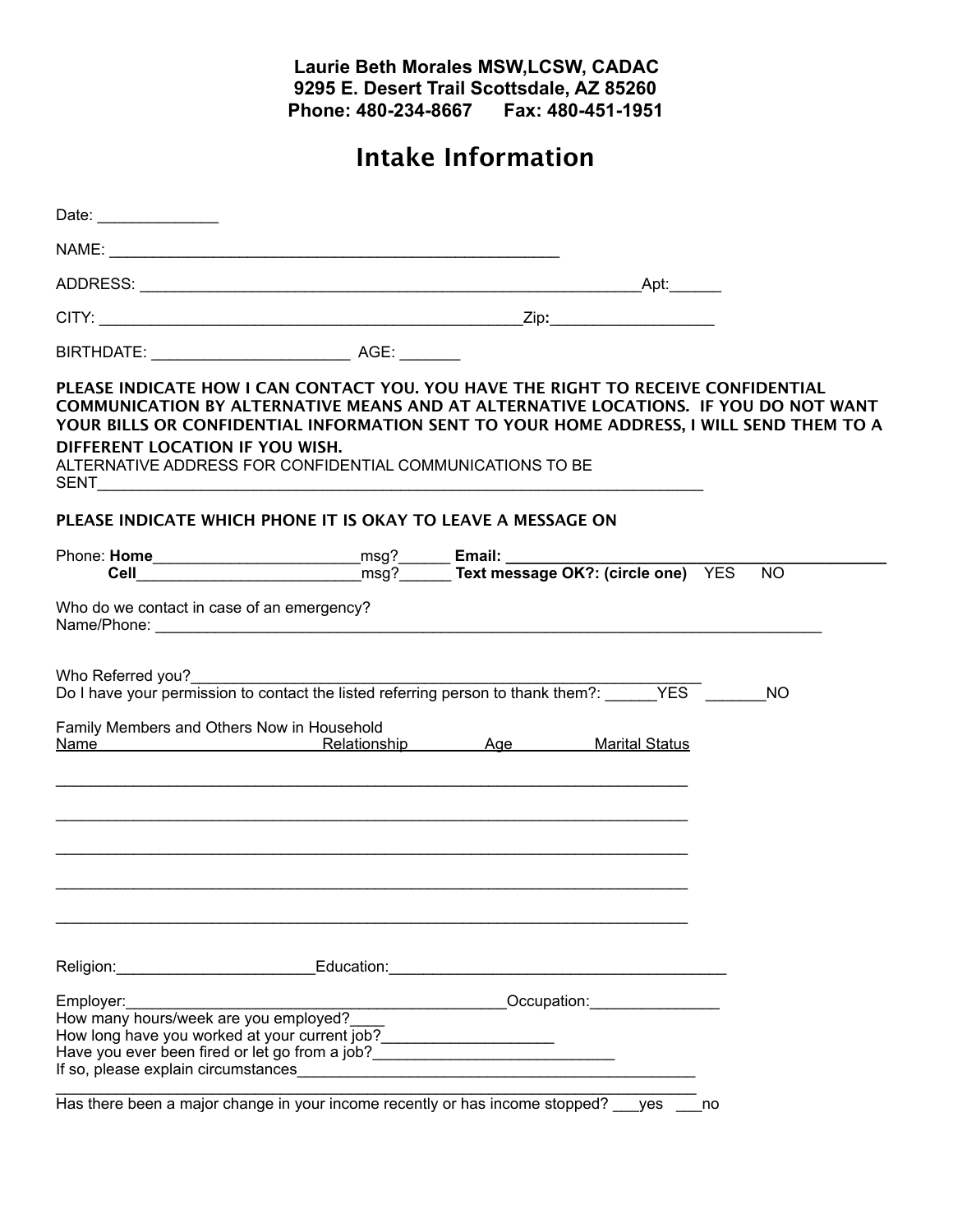| Legal history:                          |                                                                                                                                                                                                                                |     |     |  |
|-----------------------------------------|--------------------------------------------------------------------------------------------------------------------------------------------------------------------------------------------------------------------------------|-----|-----|--|
|                                         | Have you ever been arrested?                                                                                                                                                                                                   | Yes | No  |  |
|                                         | Have you ever been convicted of a crime?                                                                                                                                                                                       | Yes | No  |  |
|                                         | Are you presently on parole or probation?                                                                                                                                                                                      | Yes | No  |  |
|                                         |                                                                                                                                                                                                                                |     |     |  |
|                                         | Marital/Partner History--Please give year of marriage                                                                                                                                                                          |     |     |  |
|                                         |                                                                                                                                                                                                                                |     |     |  |
|                                         |                                                                                                                                                                                                                                |     |     |  |
|                                         |                                                                                                                                                                                                                                |     |     |  |
|                                         | Do they live with you? Yes<br>No                                                                                                                                                                                               |     |     |  |
|                                         | Are you currently in litigation over custody or divorce? yes no If yes, please                                                                                                                                                 |     |     |  |
|                                         |                                                                                                                                                                                                                                |     |     |  |
| <b>Counseling History</b><br>counseling | Have you been in counseling in the past? _____ yes ______ no Reason for                                                                                                                                                        |     |     |  |
|                                         | counseling<br>Have those issues been resolved? _____ yes _____ no Would you like to continue working on them? _____ yes _____ no                                                                                               |     |     |  |
|                                         |                                                                                                                                                                                                                                |     |     |  |
|                                         |                                                                                                                                                                                                                                |     |     |  |
|                                         | Have you ever considered suicide? If so please explain explained and the control of the control of the control of the control of the control of the control of the control of the control of the control of the control of the |     |     |  |
| If so please explain:                   | Are you currently having suicidal thoughts?<br>Have you ever experienced physical, sexual or emotional abuse? No                                                                                                               |     | Yes |  |
|                                         | Have you ever been hospitalized for Psychiatric Reasons? ___ yes ____ no<br>When and Where <u>Common Common Common Common Common Common Common</u>                                                                             |     |     |  |
| psychiatrist                            | Do you have a psychiatrist that you are currently seeing? ___ yes ___ no If so, please indicate name and address of                                                                                                            |     |     |  |

Below is a list of concerns commonly reported by people seeking counseling. To facilitate the best assessment of your current situation, please circle the number indicating the degree to which each item is presently a concern for you. Please use the following scale:

## **Not at all 1 A little bit 2 Quite a bit 3 Extremely 4**

| 1. Dealing with stress or pressure                     |  |  |
|--------------------------------------------------------|--|--|
| 2. Feeling sad, depressed or down                      |  |  |
| 4. Difficulties related to sexual orientation/identity |  |  |
| 5. Family relationships                                |  |  |
| 6. Abuse in relationship with romantic partner/spouse  |  |  |
| 7. Feeling anxious, worried, or panicky                |  |  |
| 8. Feeling unmotivated, difficulty concentrating       |  |  |
| 9. Feeling irritable, tense, angry, or hostile         |  |  |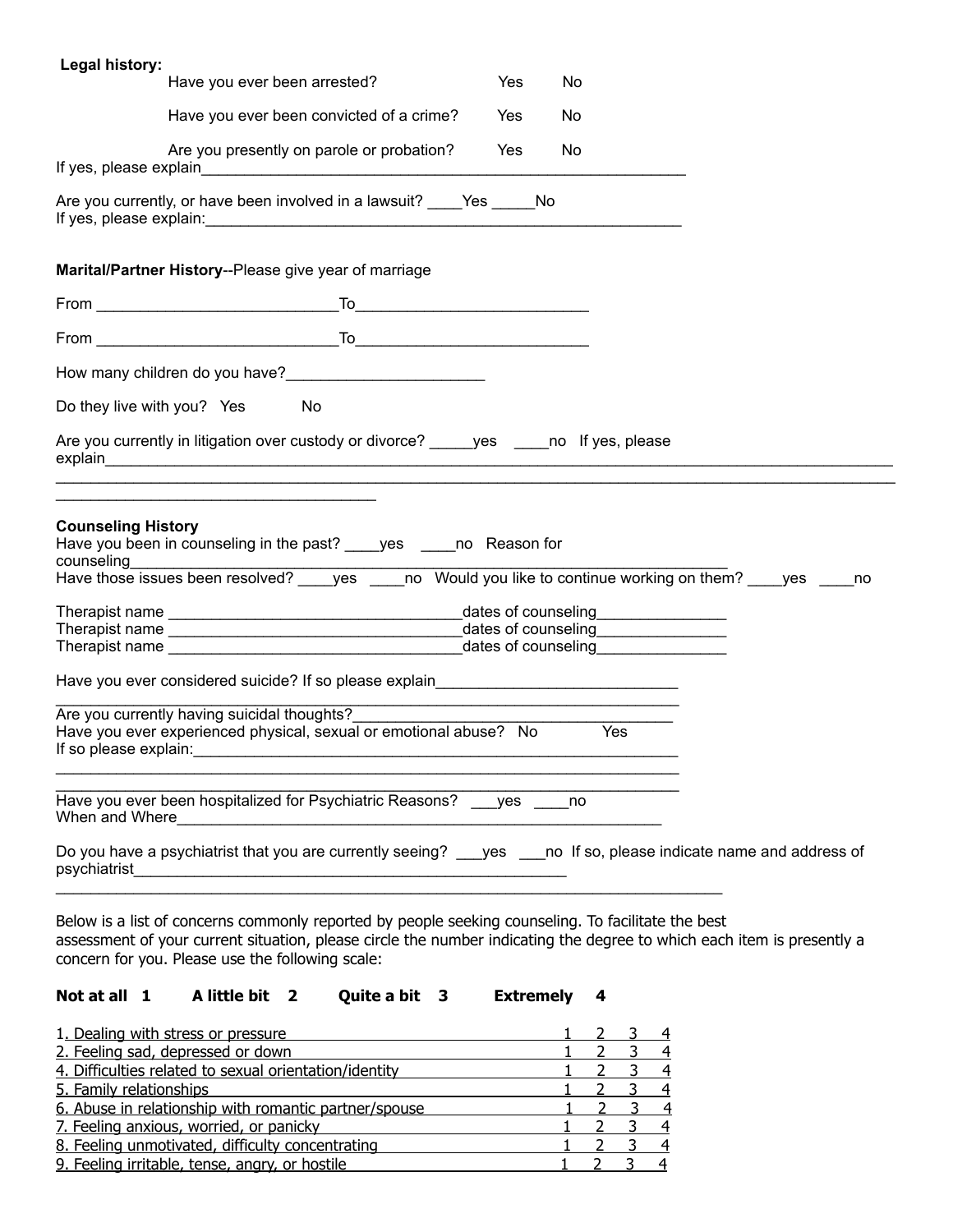| 10. Money or finances                                                     |  |  |
|---------------------------------------------------------------------------|--|--|
| 11. Feeling isolated and uncomfortable with others                        |  |  |
| 12. Values, beliefs, or spirituality concerns                             |  |  |
| 13. Sexual abuse in childhood                                             |  |  |
| 14. Physical or verbal abuse in childhood                                 |  |  |
| 15. Someone else's habits or behaviors                                    |  |  |
| 16. My own unwanted habits or behaviors                                   |  |  |
| 17. Rape, sexual assault, or sexual harassment                            |  |  |
| 18. Eating concerns (i.e., bingeing, restricting, vomiting, laxative use) |  |  |
| 19. Weight or body image concerns                                         |  |  |
| 20. Problems with romantic partner/spouse                                 |  |  |
| 21. Sexual concerns (i.e., pregnancy, sexual functioning, STD's)          |  |  |
| 22. Physical health problems                                              |  |  |
| 23. Urge to harm others                                                   |  |  |
| 24. Concerns about my own drug or alcohol use                             |  |  |
| 25. Thoughts of harming myself                                            |  |  |
| 26. Other (please explain below):                                         |  |  |
|                                                                           |  |  |

## **Substance Abuse/Compulsive Behavior History**

Have you ever been hospitalized for Substance abuse problems, or any type of compulsive behavior/addiction? \_\_\_yes \_\_\_\_no When/Where, Please explain\_\_\_\_\_\_\_\_\_\_\_\_\_\_\_\_\_\_\_\_\_\_\_\_\_\_\_\_\_\_\_\_\_\_\_\_\_\_\_\_\_\_\_\_\_\_\_\_\_\_\_\_\_\_\_\_

Please show your history of substance abuse/compulsive behavior, using the following scale 1-Never use 2-Monthly 3-Weekly 4-Daily

 $\_$  ,  $\_$  ,  $\_$  ,  $\_$  ,  $\_$  ,  $\_$  ,  $\_$  ,  $\_$  ,  $\_$  ,  $\_$  ,  $\_$  ,  $\_$  ,  $\_$  ,  $\_$  ,  $\_$  ,  $\_$  ,  $\_$  ,  $\_$  ,  $\_$  ,  $\_$  ,  $\_$  ,  $\_$  ,  $\_$  ,  $\_$  ,  $\_$  ,  $\_$  ,  $\_$  ,  $\_$  ,  $\_$  ,  $\_$  ,  $\_$  ,  $\_$  ,  $\_$  ,  $\_$  ,  $\_$  ,  $\_$  ,  $\_$  ,

|            | History: Past                                                                                                         |    |           |  |
|------------|-----------------------------------------------------------------------------------------------------------------------|----|-----------|--|
|            |                                                                                                                       |    |           |  |
|            |                                                                                                                       |    |           |  |
|            |                                                                                                                       |    |           |  |
|            |                                                                                                                       |    |           |  |
|            |                                                                                                                       |    |           |  |
|            |                                                                                                                       |    |           |  |
| Diet Pills | <u> 1989 - Johann Barn, amerikan berkema dalam penyanyi dan berkema dalam pengaran berkema dalam pengaran berkema</u> |    |           |  |
|            |                                                                                                                       |    |           |  |
|            |                                                                                                                       |    |           |  |
|            |                                                                                                                       |    |           |  |
|            |                                                                                                                       |    |           |  |
|            |                                                                                                                       |    |           |  |
|            | Are you, or have you ever been, concerned that you might have an addiction?<br>Please                                 |    |           |  |
|            | Have you ever lost time from work due to substance use or addictive behaviors?                                        |    |           |  |
|            | Have you ever been arrested for DUI or other alcohol/drug-related offenses?<br>Yes No, if so how many times?          |    |           |  |
|            | Have you ever been arrested for shoplifting?                                                                          |    |           |  |
|            | Have you ever chosen to quit/cut down?___________Yes___________                                                       | No |           |  |
|            | Have you ever experienced withdrawal symptoms_________Yes_______                                                      |    | <b>No</b> |  |
|            | Have other (family, friend, spouse, MD, employee) expressed concern or anger about your alcohol/drug use?             |    |           |  |
| If yes who | Has anyone in your family had a history of heavy alcohol/drug use? No Yes                                             |    |           |  |